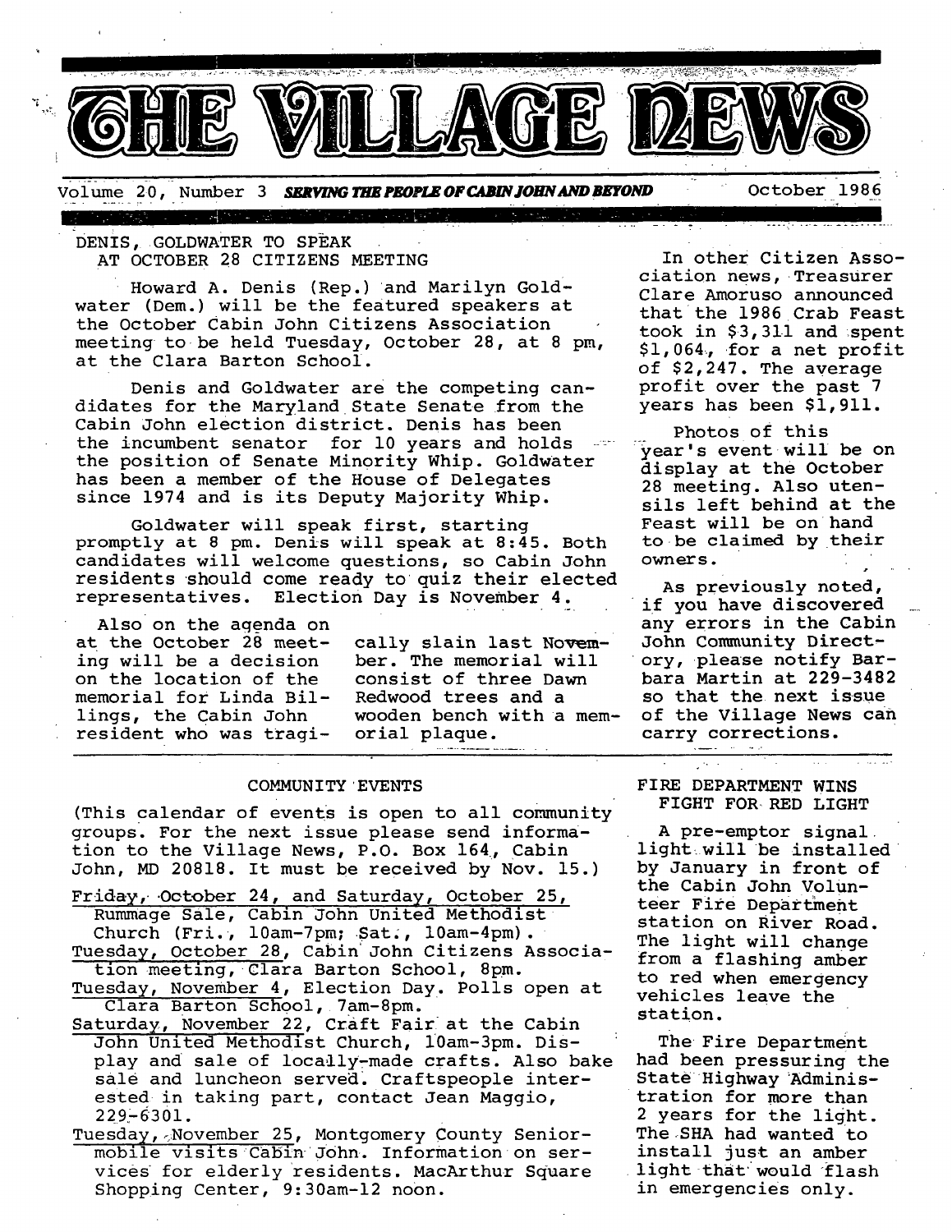**2** 

'!

**I** 

President: Tevy Schlafman, 6901 Carlynn Ct.,  $229-3506.$  Tevy has been president of his own landscape architecture firm (specializing in park and recreation sites) for 15 years. He has been active in Cabin concern to Cabin John. John affairs for at least that long, participating in the Cabin John Plan development and the landscaping of MacArthur Blvd. Tevy is Sox fan. He and his wife  $50.7229 - 6479$ . Judy is Linda have two daughters senior at Trinity Collin college, one at Mary- ege in Washington, maland and one in Boston.

considers herself first and foremost a professionai mother to her 3 year old daughter. She also co-owns a telemarketing company and has a law degree. Adriana and Corresponding Secretary:<br>her husband Rick are re- Judy Duffield, 7507 Ard-John but have already ting her MBA to good become very active com- use, Judy is doing fi-

MEET THE NEW OFFICERS OF THE CABIN JOHN CITIZENS ASSOCIATION, 1986-1987

Second vice President: Wanda Veraska, 6521 79th St., 229-5029. Putting her experience as last year's Citizen Association president to work, Wanda provides continuity on recent issues of She has been active in Cabin John projects for 13 years. Wanda has two boys aged 17 and 20.

Recording Secretary: an ardent Boston Red<br>an ardent Boston Red 5t., 229-6479. Judy is a has been active in Cabin First Vice President: John projects from the<br> $\frac{1}{2}$ <br> $\frac{1}{2}$ <br> $\frac{1}{2}$ <br> $\frac{1}{2}$ <br> $\frac{1}{2}$ <br> $\frac{1}{2}$ <br> $\frac{1}{2}$ <br> $\frac{1}{2}$ <br> $\frac{1}{2}$ <br> $\frac{1}{2}$ <br> $\frac{1}{2}$ <br> $\frac{1}{2}$ <br> $\frac{1}{2}$ <br> $\frac{1}{2}$ <br> $\frac{1}{2}$ <br> $\frac{1}{2}$ <br> $\frac{1}{2}$ <br> $\frac{1}{$ Adriana Klich, 6502 76th age of 6 when she helped St., 320-5811. Adriana paste together early issues of the Village ? News. Judy sings in the professional Paul Hill Chorale which performs several times a year at the Kennedy Center.

Judy Duffield, 7507 Ardlatively new to Cabin en Road, 229-4567. Putmunity members, nancial analysis at Sid-

ney Kramer Books. She also recently co-authored a second edition of the popular "Things to Do with Children in Washington" published by Doubleday. Judy and her husband Bill Kramer have two boys aged 4% and 7. She has co-chaired the Crab Feast and is a former board member of the Clara Barton Day Care Center. Judy is also an excellent gardener.

Treasurer: Clare Amoruso, 7521 Arden Road, 320-2685. Clare has lived in Cabin John for almost two years. She has become a very active community participant in that short time, serving this year as treasurer for both the Citizens Association and the Village News. Clare is a computer specialist for the National Bureau of Standards. She and her husband Phil have three boys aged  $7, 5\frac{1}{2},$  and almost i. She loves to cook.

(These notes have been put together by Susan Vogt who reminds us that leach of the officers ' would be glad to discuss ideas or concerns about Cabin John with any Cabin Johner.)



*Bird Feeders rs Seed* **For**  *America's Fo.stest Growing*  **Hobby 76ei7** Ma('Arthur Blvd. **C3bln Jolln, ML) 20818** 

**229-3141**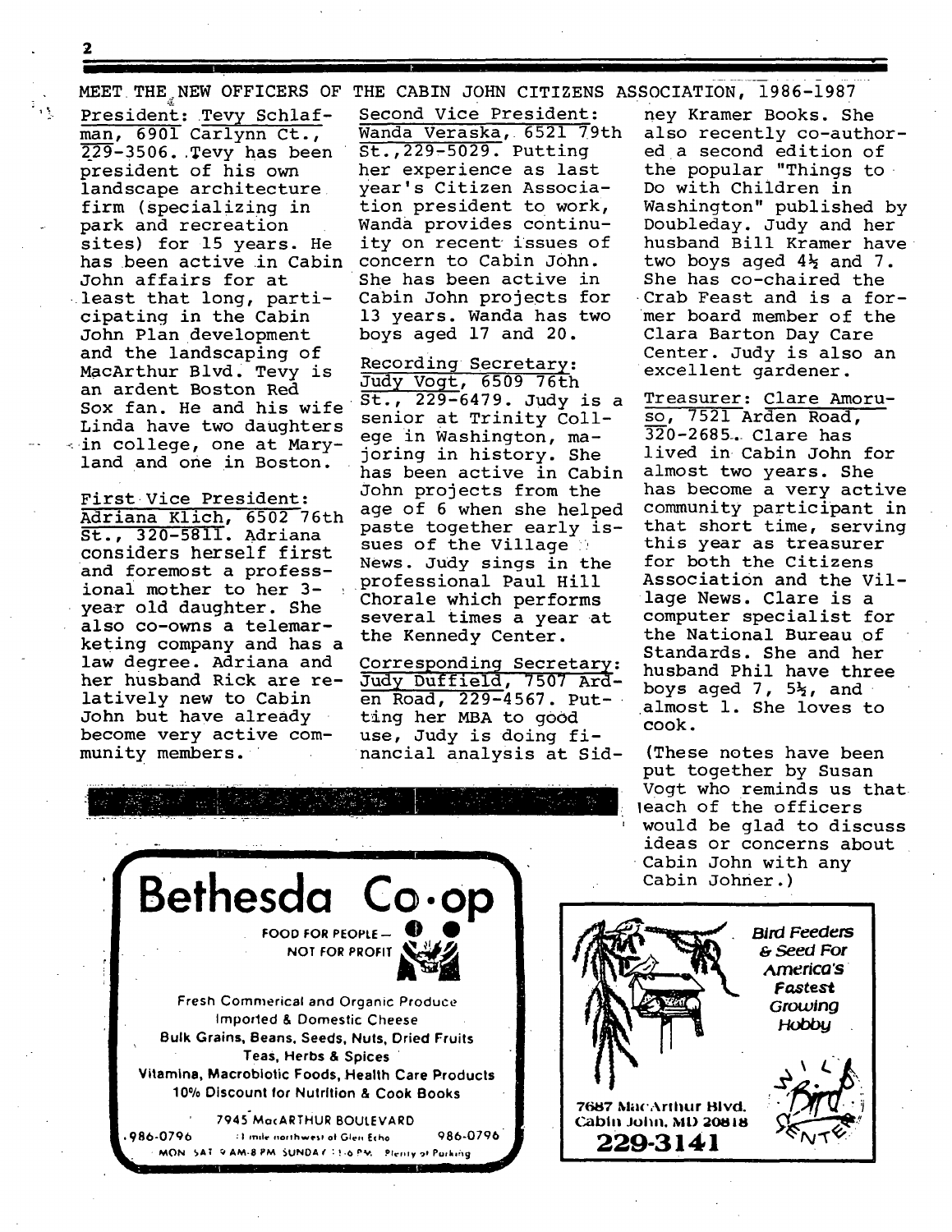**THE VILLAGE NEWS** 3.

#### Meet Your Neighbors

By Judy Bekelman

 $\mathcal{H}$  CABIN JOHN SCIENTISTS (Part I)

Dr. Forrest Carter, 81st St., recently received Presidential recognition for his scientific contributions to molecular electronics, a rapidly expanding area of research of which he was an originator. In a letter, President Reagan expressed appreciation to Dr. Carter for his "advanced and imaginative concepts."

In research at the Naval Research Laboratory, Dr. Carter is seeking a "sort of transistor" at the molecular-size level. Such a chemically based device raises the possibility of information storage well beyond the capacity of the human brain. In the future, it could also provide a switching element for possible use in controlling chemical processes within the human body for improved health, such as controlling the amount of insulin in the blood stream to aid diabetics. The potential of his research for new approaches to artificial intelligence has attracted the attention of scientists both in the United States and other nations.

A research chemist with a B.S. degree from Harvard and a Ph.D. from the California Institute of Technology, Dr. Carter has a primary research interest in crystallography and rare earth compounds. He is widely published in numerous scientific journals and is a frequent speaker at international scientific symposia.

He and his wife, Cynthis, moved to Cabin John nearly 20 years ago. Dr. Cynthia Carter, a physicist, is staff director of the Numerical Data Advisory Board of the National Academy of Sciences. Formerly with the National Bureau of Standards in metallurgy research, she authored a 4-volume book reviewing the field of nuclear magnetic resonance in metals and providing a comprehensive data compilation. She received her B.S from the University of Michigan and her Ph.D. from Carnegie Mellon University. She has published a number of papers in metal physics and in science information topics.

While science is obviously a shared interest of the Carters, it was fencing that brought them together. They met at a national championship fencing tournament. Dr. Cynthia Carter went on to join the World Fencing Team in 1974 in foil and recently placed 6th in national competition in women's epee, a modern weapon fashioned after the earlier rapier. The Carters have three sons: Aymar, a biology student at the University of Maryland; Adriaan, a physics student at Johns Hopkins; and Evert, a student at Walt Whitman High School.

## VILLAGE NEWS FINANCES 1985-86

| Income:                 |          |
|-------------------------|----------|
| On hand $9/1/85$        | \$571.49 |
| Advertising             | 768.40   |
| Donations               | 1,041.75 |
| T-Shirt sales           | 666.00   |
| Subscriptions           | 70.00    |
| Crab Feast              | 552.01   |
| C.J.History             |          |
| Booklet sales           | 66.00    |
| Citizens Associa-       |          |
| tion contribution620.00 |          |
| Miscellaneous           | 121.05   |
| Total                   | 4,478,70 |

| Expenditures             |          |
|--------------------------|----------|
| Printing*                | 408.46   |
| Postage                  | 758.89   |
| Purchase of              |          |
| T-Shirts                 | 813.83   |
| P.O. Box rental          |          |
| and mailing fee 72.00    |          |
| Miscellaneous            | 30.66    |
| Total                    | 2,083.84 |
| * Printing was donated   |          |
| from $10/85$ thru $4/86$ |          |

On hand 8/31/86 2, 394.86

**HOUSES FOR SALE**  Properties currently for sale in Cabin John include the following:

- 6608 80th Place, 40-yr. old Cape Cod, 4 br, 5 fb,  $2\frac{1}{2}$  ba, \$225,000
- 7707 MacArthur Blvd., 54-yr. old Tudor, 3 br,  $1\frac{1}{2}$  ba, \$267,000
- 6428 Wishbone Terr., 3-yr.+old contemporary townhouse, 4 br, 3% ba, \$289,900
- 6485 Wishbone Terr., 4-yr. old contemporary townhouse, 2 br, 2 fb, 2% ba,\$249,900

(Also 7 new Victorian houses in the 7700 and 7800 block of Tomlinson Ave. and on Tomlinson Ct., at prices ranging from \$266,500 to \$350, 000.)

(Information furnished by Cindy Offterdinger, 897-8048 or 951-0313.)